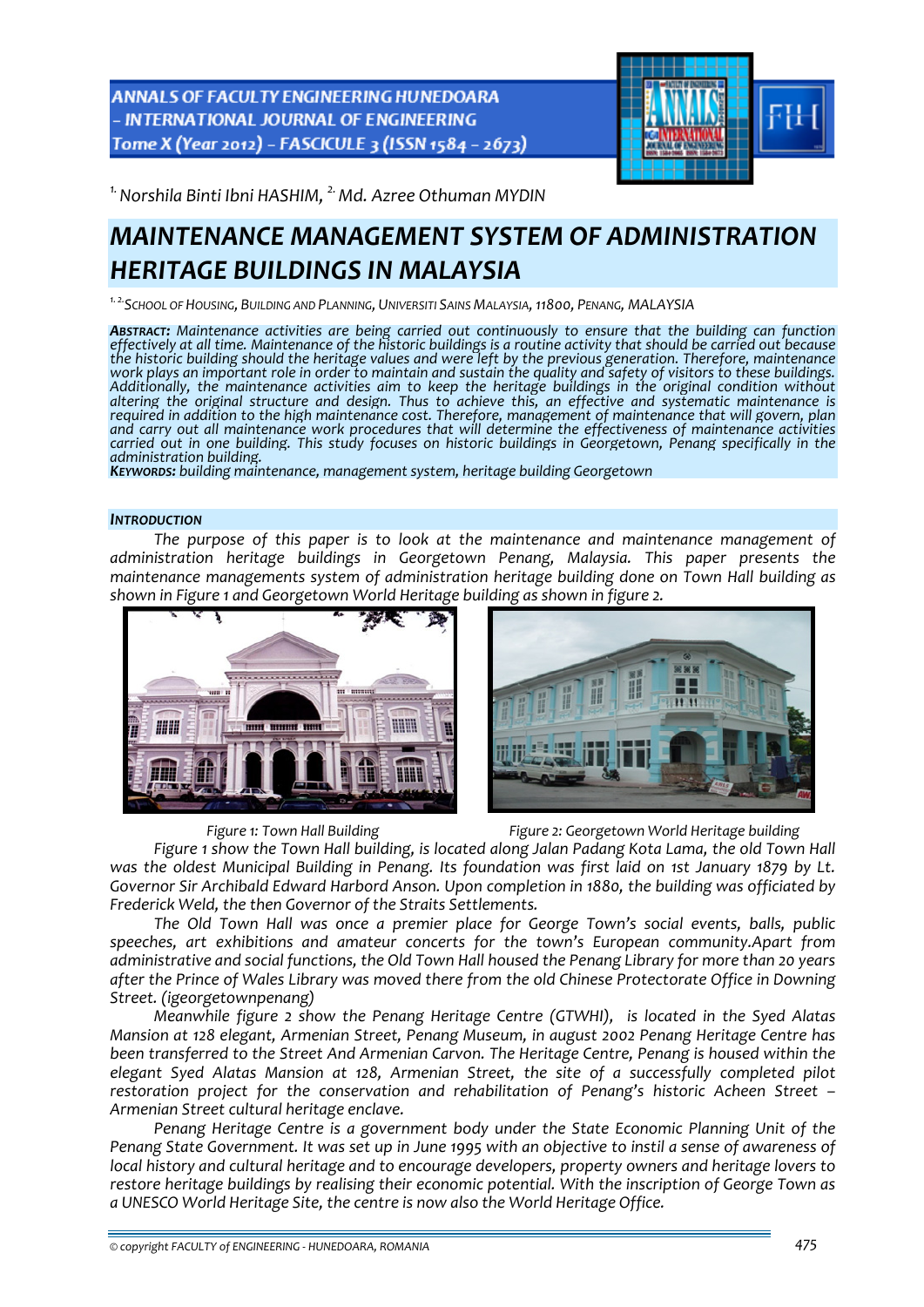*This research focuses on the heritage administration building, located at Georgetown, identify the practices of the care of historic buildings, identify the parties involved in the work of maintenance and management as well as infrastructure facilities provided for the use and comfort of the target occupied and do not forget maintenance costs involved in carrying out maintenance work during its execution.*

*Maintenance work performed on the island's historic buildings is important to continue to make* this building can be used and always in good condition. Apart from that, it is also important for us to *maintain the historic treasures value as heritage building which has already received worldwide recognition and recognized by united nation, education scientific cultural organization (UNESCO)*

*Maintain the historic values of the building are very important in economic development especially in the tourism sector. Therefore essential to ensure the quality of the historic building continues to be emphasized. In addition, the policies laid down by the authorities in the maintenance work and management also is an important role to serve as guidelines to the authorities to set out maintenance work. With the management and the efficient and effective Maintenance is needed in the care and restoration of historic buildings.*

#### *METHODOLOGY*

*In order to collect the information from these departments involved in a maintenance system of administration heritage building, a few procedures are followed. First of all, the approvals from the owner or his representative must be obtained. After got the permission, the observation survey on site at both of case study was taken to know the actual condition of building.* 

*Besides that, literature review for writing the previous studies on the effectiveness of maintenance management including maintenance management practices implemented in the heritage administration building at Penang. Another research methodologies were used is a archived data from the responsibilities to get early information for this study and prepared the researcher some knowledge about the maintenance management.*

*Research methods in a structured interview (interview survey) to the practitioner who is experienced in the management maintenance of public facilities (government) in the set of indicators measuring effectiveness of maintenance management. The target group in the implementation of this* research are from the building management, the heads of offices, staff and the technicians involved in *maintenance management and maintenance work on building which chosen the site of a research.*

#### *Buildings Maintenance Management system*

*The definition was given by committee on Building Maintenance BS 3811:1976 is a improve the* facilities or to restore it. For example every of the building, it is services and surrounds to a currently *acceptable standard and to sustain the utility and value of the facility.*

*For building maintenance work and management, especially government buildings in the Penang Town Hall building in particular, it will be maintained by the department of building maintenance unit building under regulation, the local planning authority, Penang Island Municipal Council (MPPP).* 

*According to Fairuz Ikmal (2005) defines the maintenance management as the activities carried* out for the purpose of protecting the building to stay in good condition, safe, and can perform its *functions properly.*

*Thus, apart from the department of building maintenance units, the Council has set up a department which in charge of quality and value of heritage buildings around the world that are the heritage department of Georgetown. Heritage department was established in 2011 after Georgetown received recognition as a UNESCO world historical city in 2008.*

*Recognising the importance of maintenance work, a management organization in monitoring the course of work is very crucial. Maintenance management is an important aspect in the performance of maintenance work, especially in historic buildings.*

*Based on ''Jabatan Warisan Negara'' (2009) gave defines a heritage building as a building or groups of separate or continuous buildings that because of architecture, design landscaping, and have outstanding universal value from the historical, artistic or scientific.* 

*Historic buildings require special maintenance to sustain its aesthetic value from the ancient times, it can be seen in terms of building materials, the unique architecture and historical heritage values still exist in every heritage building.*

*For historic buildings which are privately owned, the owner's own the responsibility for maintaining and safeguarding the value of history in the heritage buildings and these activities will be monitored by the department in advisory member.*

## *ASSESSMENT 0F MAINTENANCE MANAGEMENT SYSTEM*

*In the maintenance managements system, a few factors need to consider before do be an effective system. In this research has been find the factors which are important to be considered in Maintenance managements system at the administration Heritage Building are listed as few factors. The most important factors in Maintenance Management System are 'cost/budget'.*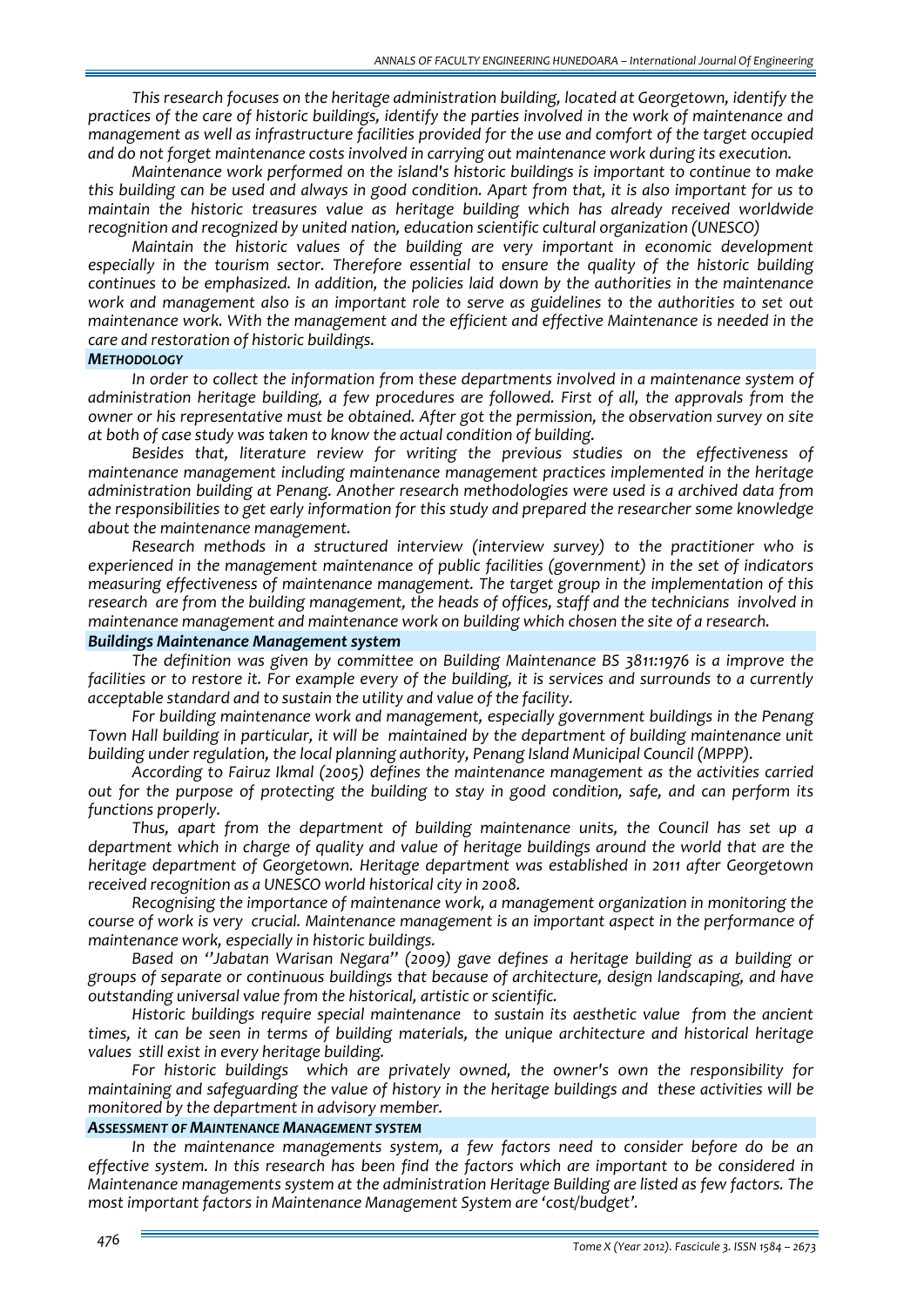## *i. Cost/Budget Of Maintenance*

*The cost/budget of maintenance is the most important factor in the Maintenance Management System at Administration Heritage Building is derived from the interview with the officers Unit Maintenance of Building Department.*

*Based on the interview with Mr Juhan (Penolong Pegawai Seni bina Kanan) at Unit Maintenance of Building Department, the cost/budget are main factors in the does the maintenance work. Because of the building is an old building, which regular maintenance needs work to ensure that building still in good condition.* 

*Besides that, to be maintenance effective on the administration heritage building, the responsible bodies need a higher cost to manage the overall cost of maintenance on the heritage building.*

## *ii. The material*

*The case study is an administration heritage building which has been built for many years, so the* problem for that building which is always occur either involving for that building or the structure. So *the second factors are a material. The damages are big problem for the heritage building. Because of that, the maintenance work needed to improve quality and safety For Town Hall Building and the Georgetown Heritage Centre Building.* 

*Because it involves the heritage value which the maintenance officer need to preserve the value of historical for each building, so the technician maintenance must use the same material to replace the damage inside/outside the both of building.*

#### *iii. Workers*

*The workers are the main asset to manage and carry out the maintenance work and also being a third factors need to consider. For the maintenance on the administration heritage building, skilled and unskilled workers are highly needed because of the need to maintain the heritage value on historical building.*

*The skill workers will manage and guide the maintenance work and the unskilled worker will be a person to do the maintenance work on site. So both of them are related to each other.*

#### *iv. Management organization chart*

*The next factors are a management organization chart is responsible shown by the position and the tasks. The organization chart is a management team which involve in the maintenance work for each case study, a Town Hall Building and the Georgetown World Heritage Centre Building.* 

*There are group of individual which responsible in plan of maintenance work either for the future plan work or the current maintenance work. Besides that, there are also responsible to control the operation of maintenance work based on the guideline because as a discussed before the maintenance work for the heritage building need a special maintenance work.*

# *v. Procedure of work*

*The maintenance work for the heritage building is a different with the current building, this is because besides to maintain the building condition, the maintenance responsible also need to preserve the value of architectural and the historical for both of building.*

*So the formal scheduled work must provide to make it clear and effectiveness. And also to make a maintenance team know and easy for them to carry out of maintenance work. From that also indirectly make the maintenance work be effectiveness and the building permanent the quality.*

# *vi. The professional skill*

*The professional skill is human resources which have a special skill and idea to do the maintenance work and solve the problem occur in the building. This person is most important person to make maintenance work done effectiveness and building in a good condition and safety. The professional skill will responsible with the maintenance work and give the direction especially to the technician involves in the maintenance of Town Hall Building and the Georgetown Heritage Centre Building. He/she will guide the procedure of work maintenance and ensure the both of building safe to the occupants.*

*Maintenance works a most important thing to given a good performance of heritage building. There are several factors that should be considered in regard to maintenance work so that maintenance work can provide a satisfactory outcome for all parties. Among the factors to be considered are:*

# *i. Factor of Safety*

*Safety factor is an important factor whether involving employees who maintain the buildings or public buildings. Work in assessing the extent to which security features can be harmful to humans must be done carefully and efficiently. Each of the damage should be recorded to enable the correct action performed. Building near the public interest must also be considered.*

# *ii. The Comfort of Occupants*

*The situation is critical to create a comfort to the users of the building. Systematic maintenance* system is important so that all the facilities available in it can give satisfaction and comfort to the public. A historic building that has a good maintenance system is able to attract the attention of the public and